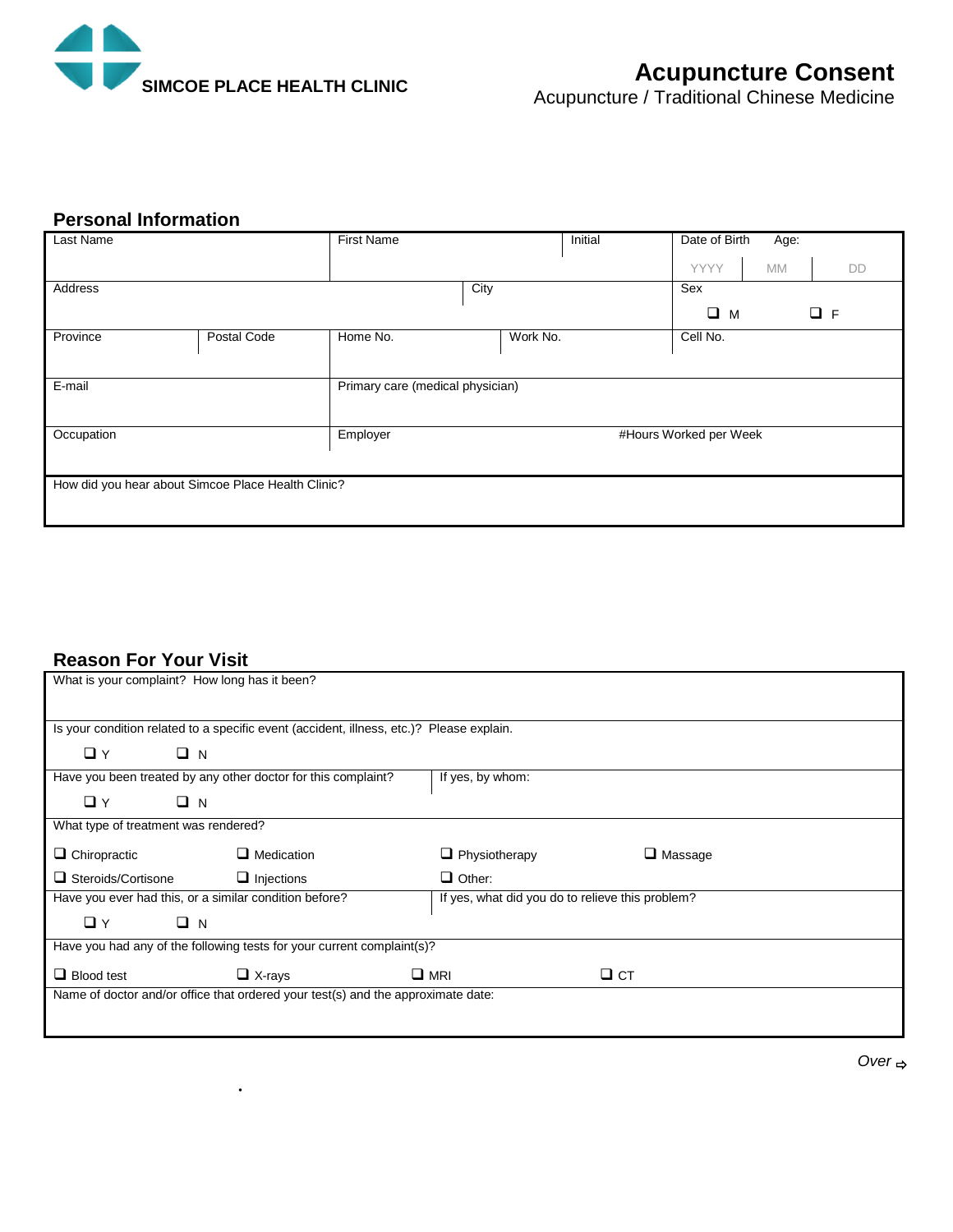

Acupuncture / Traditional Chinese Medicine

## **Appointments**

Appointment frequency and expected duration should be discussed with the doctor and scheduled appropriately with the receptionist. Please check in at reception each visit. It is important that you arrive a few minutes before each treatment time, in order to prepare.

### **Cancellations, Lateness and No-shows**

If you need to cancel, informing us of your changed schedule as early as possible is appreciated. Any appointment cancelled with **less than 48 hours notice**, or **no-shows**, will be charged 50% of the treatment fee, to a maximum of \$50 (which may not be covered by your Extended Health Care Plan). This is necessary to ensure proper respect for treatment times and the difficulty in re-scheduling with less than 48 hours notice.

### **Payment**

Extended Health Care benefits vary depending on your insurance policy. Clients are responsible for full payment of their account at the end of each visit. Payment can be made by cash, debit or credit card.

### **Treatment Fees**

| Initial assessment and acupuncture treatment            | (60 minutes) | $$120.00 + HST$                          |  |
|---------------------------------------------------------|--------------|------------------------------------------|--|
| Basic acupuncture (30 minutes)                          |              | $$75.00 + HST$                           |  |
| Extended Acupuncture (45 minutes)                       |              | $$90.00 + HST$                           |  |
| Facial Acupuncture (60 minutes)                         |              | $$120.00 + HST$                          |  |
| Relaxation Acupressure (Head, Face and Neck 30 minutes) |              | \$60.00 + HST (not covered by insurance) |  |

### **Personal Belongings**

The clinic cannot be held responsible for loss or damage to personal belongings. Bring your belongings into the treatment with you in order to avoid the risk of loss. Thank you for your co-operation in the above matters.

I would like to receive clinic newsletters and case studies by email. Yes  $\Box$  No  $\Box$ 

# **Informed Consent to Assessment and Treatment**

**I hereby request and consent to the performance of physical assessment/ treatment procedures on me by the Traditional Chinese Medicine Practitioner. My consent is voluntary and I intend this consent form to cover the entire course of assessment/ treatment for my present condition, commencing on the date indicated below.**

I understand that I may ask questions at any time regarding:

- What the assessment/ treatment is
- Who will be performing the assessment/ treatment
- The reasons why I should have the assessment/ treatment
- The alternatives to having the assessment/ treatment
- What potential risks and/ or side effects exist for the proposed assessment/ treatment

I understand that this consent may be withdrawn, in writing, at any time, except for actions already taken. I hereby request and consent to receive traditional Chinese medical treatments including acupuncture, herbal medicine, Tuina massage, and other related treatments. I acknowledge that the above treatment and all its ramifications have been fully explained to me. I also absolve the clinic and its practitioners if I experience from any unexpected results of the treatment. I further agree to not commence lawsuit of any kind against all parties mentioned.

The personal information that is gathered by us is not shared with any other practitioner on site and will remain confidential unless the patient consents to disclosure.

| <b>Patient Signature</b> | <b>Printed Name</b> | Date |           |    |
|--------------------------|---------------------|------|-----------|----|
|                          |                     | VVVV | <b>MM</b> | DD |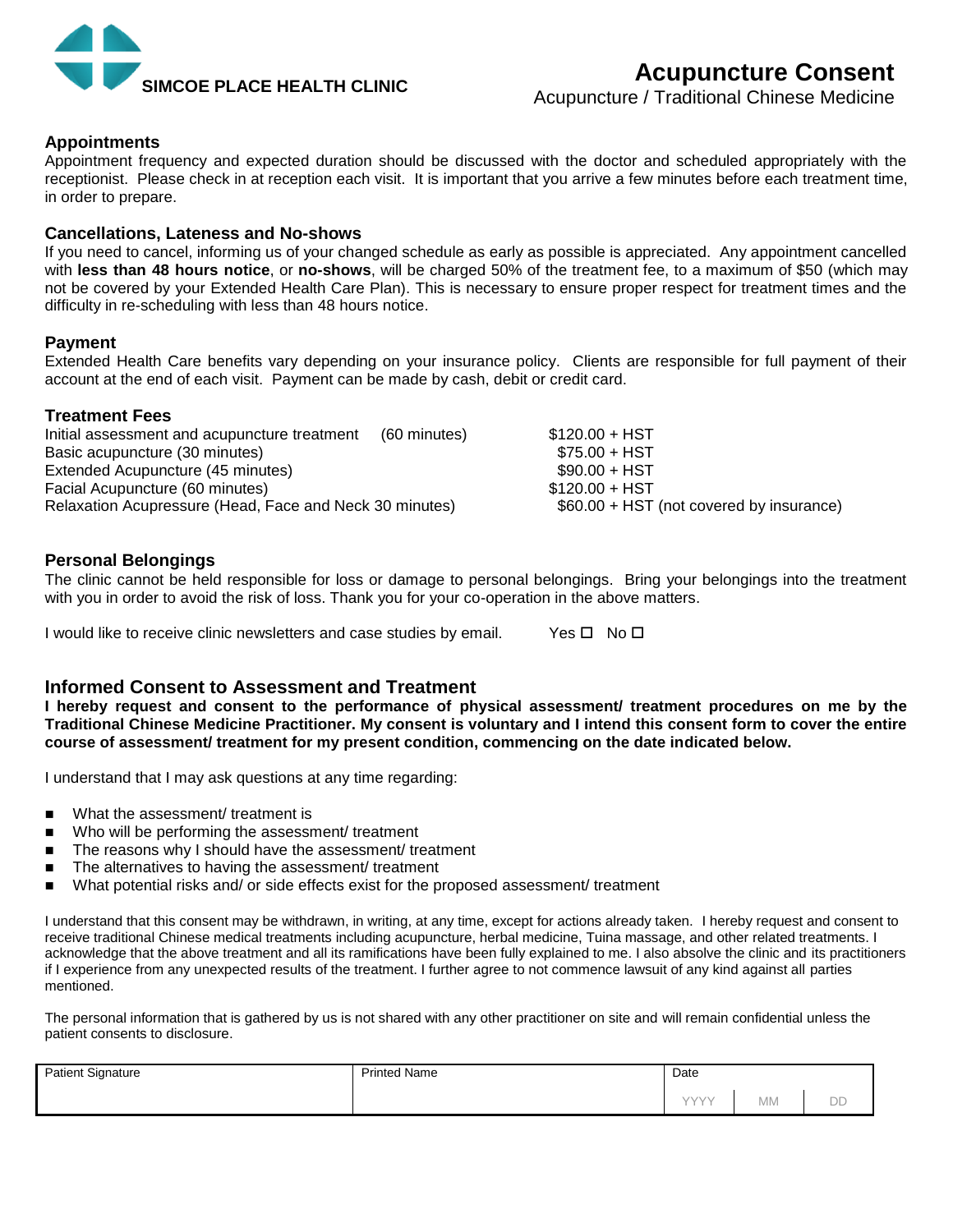

# **Consent to Acupuncture**

This statement of consent pertains to the activities of a qualified registered acupuncturist.

I, \_\_\_\_\_\_\_\_\_\_\_\_\_\_\_\_\_\_\_\_\_\_\_\_\_\_\_\_\_\_\_\_\_\_\_\_\_\_\_\_\_\_\_ acknowledge that acupuncture is helping me through the use of sterile acupuncture needles. I understand that there is a possibility of bruising or minor bleeding throughout the treatment.

I understand that Herbal Therapy includes the use of herbal extracts or raw herbs, and I will not hold you accountable for prescribing. I understand that there is a possibility of minor discomforts such as abdominal upset, diarrhea, or insomnia as the reaction to the herbal therapy.

I understand that acupuncture and herbal therapy are not intended to take place of medical care or medications. I understand that acupuncture or herbal therapy cannot predict the actual outcome or how long the effects will last. I understand that I can discontinue my treatments at any time.

I will keep the acupuncturist updated on my physical condition.

Please read the following and sign below:

TCM (Traditional Chinese Medicine) modalities (acupuncture, herbal medicine, cupping, Tuina massage, etc.) are safe and effective for the prevention and treatment of a wide range of health conditions and for the promotion of general well-being. Although Acupuncture/TCM are helpful for many health conditions, it is not intended to replace any tests or treatments recommended by your physicians. Please continue your medications prescribed by your physician while you receive TCM services at this clinic.

*TCM treatments are generally safe and effective. Occasional bruising, post needling sensation, or fainting may occur for some patients due to nervousness, hunger, or extreme tiredness. Occasional abdominal upset, cramping, diarrhea, insomnia, sweating, allergy or other symptoms may happen when taking herbal medicine although this can be the response of the body to the treatment. If you have any concerns please do not hesitate to ask.*

#### **Facial Acupuncture Only**

I understand that I do not have any of the contraindications for Facial Acupuncture mentioned below:

- Heart disease
- Pacemaker
- Problems with bleeding or bruising
- **Pregnancy**
- High blood pressure
- Diabetes
- Former plastic surgery
- Severe migraine
- **Herpes**

| <b>Patient Signature</b><br>ີ | Date |           |    |
|-------------------------------|------|-----------|----|
|                               | VVVV | <b>MM</b> | DD |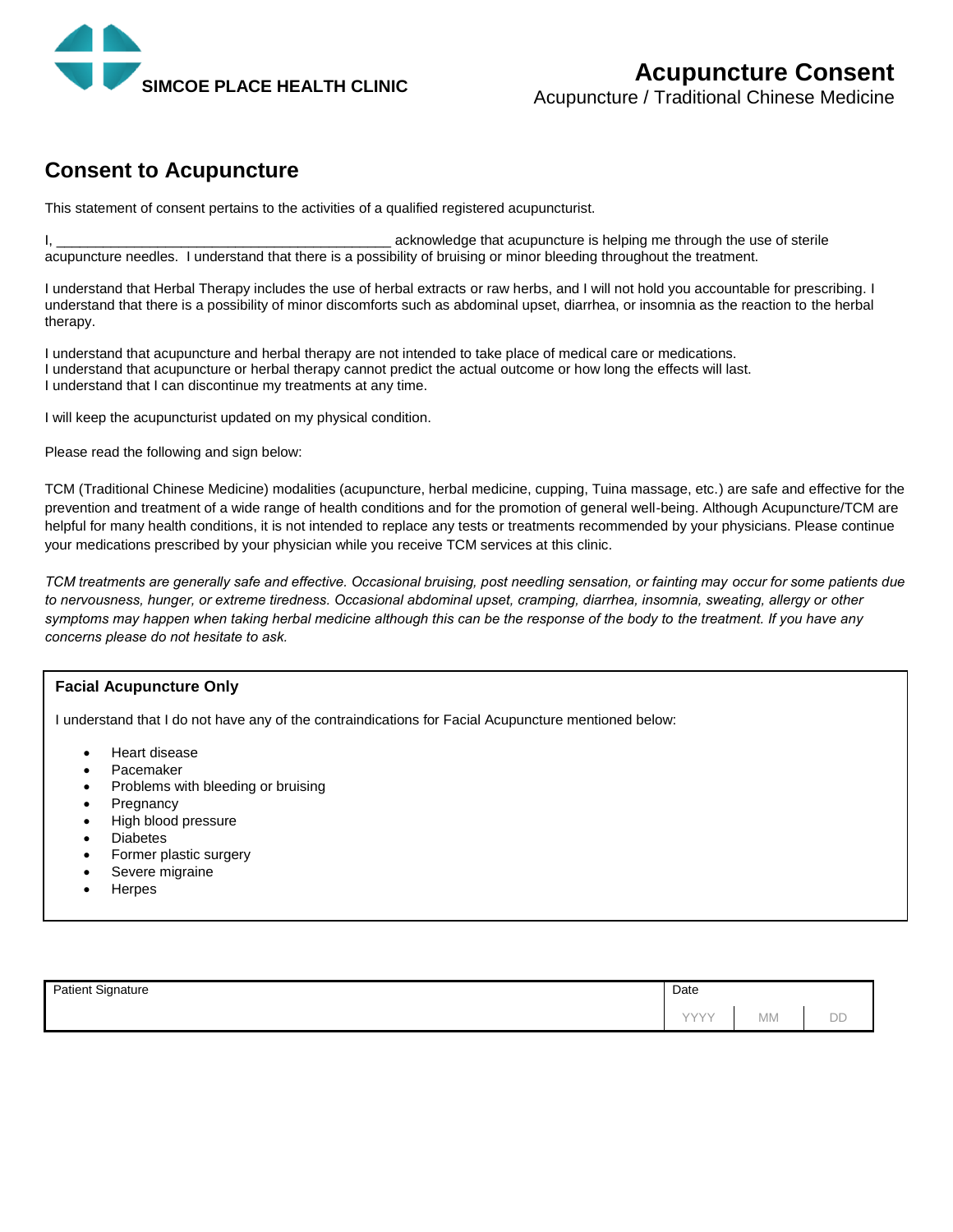

# **Acupuncture Consent**

Acupuncture / Traditional Chinese Medicine

**Lifestyle** (Diet, Exercise, Stress, Smoke, Drink, Other Substance Use)

**Body Temperature, Sweating & Skin**

### **Significant Illness, Disorders and Trauma**

**Respiratory & Chest** 

**Current Medications**

**Pain and Numbness** (Location, Duration, & Characteristics)

**Appetite, Bowel Movement & Condition of Abdomen**

**Gynecology** Age of Menses Began: Age of Menopause: Menstrual Cycle: Duration of Flow: Color & Amount of Flow: PMS: Vaginal Discharge & Color: Vaginal Sores & Odor: # of Pregnancies: # of Live Birth: # of Premature Birth: Miscarriage, Abortion: Date of Last PAP: Date of Last Period: **Sleep Energy Emotions Family History Tongue and Pulse**

**Head, Face, & Neck**

**Urination & Libido**